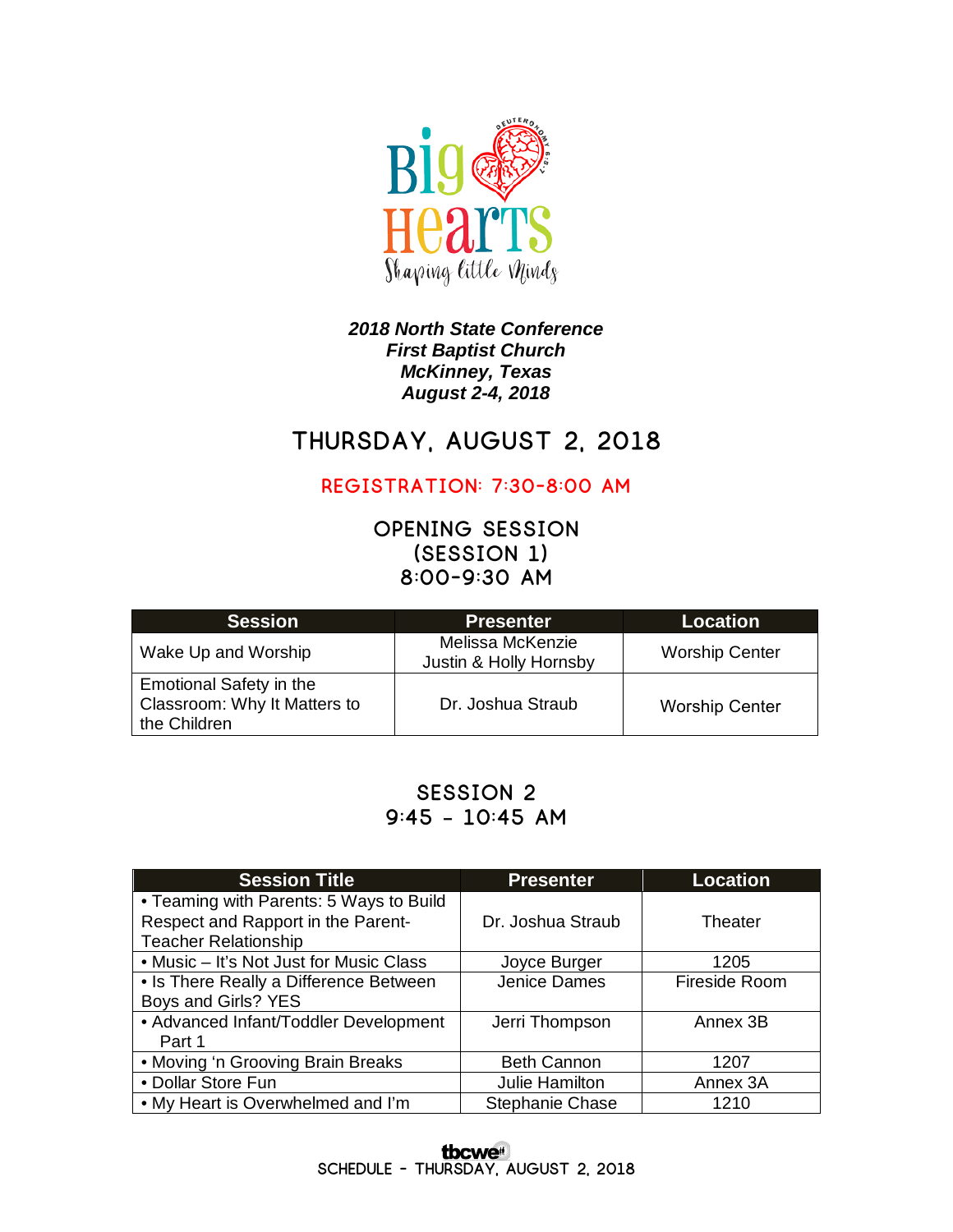| Losing My Mind (New Teachers)       |                       |                        |
|-------------------------------------|-----------------------|------------------------|
| • The Joys of Teaching in a Natural | Paula Miller          | <b>Next Steps Room</b> |
| <b>Outdoor Classroom</b>            |                       |                        |
| • Power of Games for Classroom      | <b>Kirstin Mathis</b> | 3114                   |
| Management                          |                       |                        |
| • Having a Big Heart for Your Staff | Melissa McKenzie      | Choir Room             |
| (Directors)                         |                       |                        |
| • Finding Your Heart for Teaching   | Dr. Shelly Melia      | 3116                   |

## **Lunch (Blue) 11:00-12:00 pm Gym**

## **Session 3 (Red Lunch) (11:00 am – 12:00 pm)**

| <b>Session Title</b>                                                      | <b>Presenter</b>      | <b>Location</b> |
|---------------------------------------------------------------------------|-----------------------|-----------------|
|                                                                           |                       |                 |
| • Big Hearts and Little<br>Minds Need the Bible:<br>Let's Give it to Them | Stephanie Chase       | 1210            |
| • Shaping the Heart and<br>Mind with Yoga for Kids                        | Melissa McKenzie      | Choir Room      |
| • Advanced Infant and<br><b>Toddler Development:</b><br>Part 2            | Jerri Thompson        | Annex 3B        |
| • Shaping the Mind through<br><b>Natural Wonders</b>                      | Joyce Burger          | 1205            |
| • Characteristics of Young<br>Learners with Autism                        | Jenice Dames          | Fireside Room   |
| • Where Did That Behavior<br>Come From?                                   | <b>Kristin Mathis</b> | 3114            |
| • Moving 'n Grooving Brain<br><b>Breaks</b>                               | <b>Beth Cannon</b>    | 1207            |
| • Helping Children Move<br>from Entitlement to<br>Ownership               | Rebecca Cole          | 1215-16         |

## **LUNCH (Red) 12:00 - 1:00 pm Gym**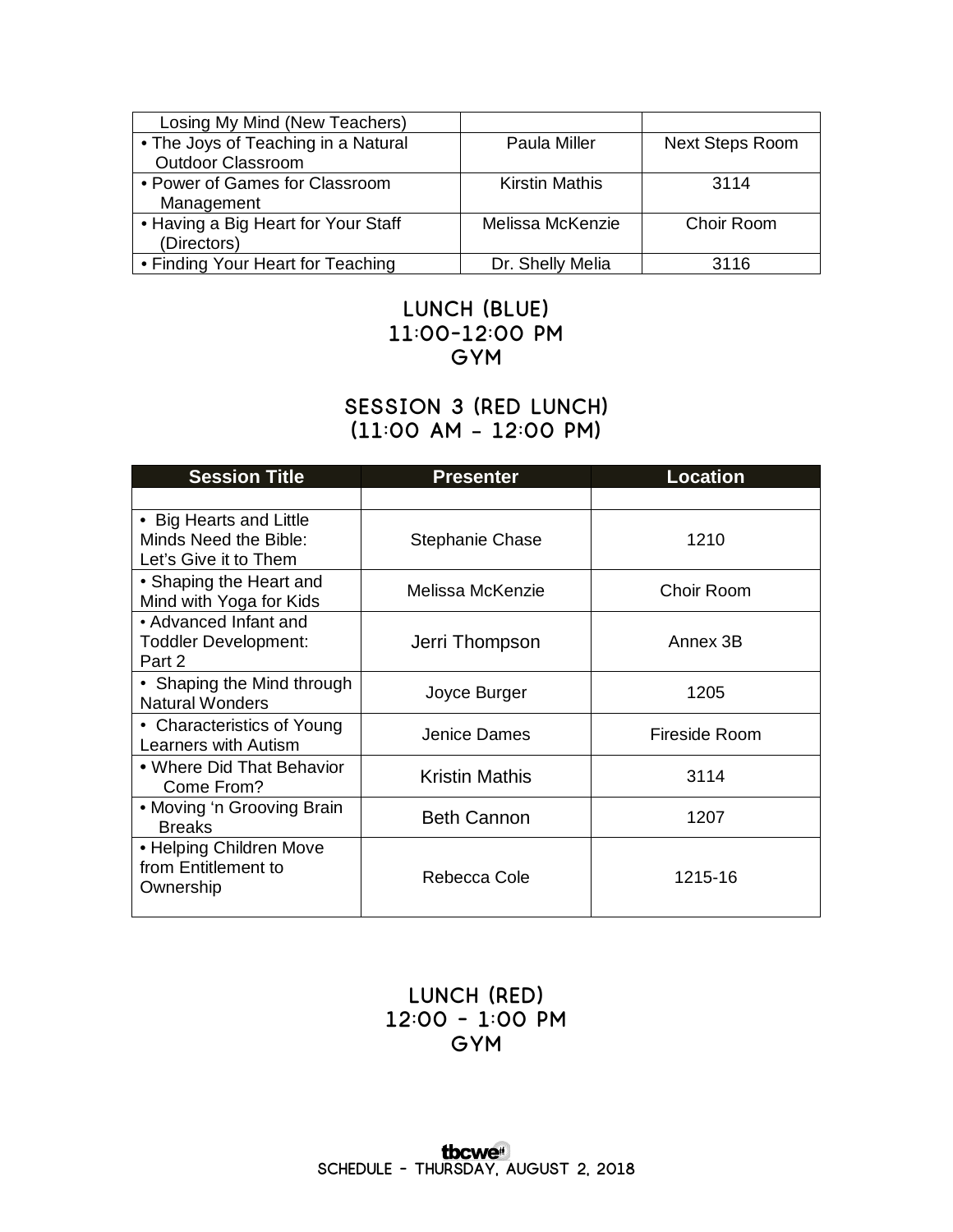### **Session 3 (Blue Lunch) (12:00 – 1:00 pm)**

| <b>Session Title</b>                                                                                        | <b>Presenter</b>      | <b>Location</b> |
|-------------------------------------------------------------------------------------------------------------|-----------------------|-----------------|
| • It ALL Begins with Infants:<br>Shaping Minds from the<br><b>Start</b>                                     | Kristin Omo           | Annex 1B        |
| • Dollar Store Fun                                                                                          | Julie Hamilton        | Annex 3A        |
| • Opening an Art Studio in<br>Your Preschool                                                                | Allison Jessee        | 3115            |
| • Interviewing with Heart<br>(Directors)                                                                    | Melissa Machemehl     | 3112            |
| • Toileting Learning vs<br><b>Toilet Training</b>                                                           | Jerri Thompson        | Annex 3B        |
| • Success with Toddlers                                                                                     | <b>Audrey Rowland</b> | Chapel          |
| • No Bullies Here:<br><b>Supporting Social</b><br><b>Emotional Growth for the</b><br>Prevention of Bullying | Joyce Burger          | 1205            |
| • The Heart of Literacy<br>Learning                                                                         | Dawne Pybas           | 1121            |

## **Session 4 (1:15-2:15 pm)**

| <b>Session Title</b>                                                             | <b>Presenter</b>                                     | <b>Location</b>        |
|----------------------------------------------------------------------------------|------------------------------------------------------|------------------------|
| • How to Create Effective<br>Lesson Plans: Part 1 of<br>Assessing Young Children | Jerri Thompson                                       | Annex 3B               |
| • Keeping God's Children Safe:<br>Update on Minimum<br><b>Standards</b>          | Kristin Omo                                          | Annex 1B               |
| • Playground Safety                                                              | Rene Hudspeth                                        | <b>Next Steps Room</b> |
| • An Invitation to Learn                                                         | Allison Jessee                                       | 3115                   |
| • Having Difficult<br>Conversations and<br><b>Managing Healthy Conflict</b>      | Melissa Machemehl                                    | 3112                   |
| • Active Shooter Awareness                                                       | Trent Davis,<br><b>McKinney Police</b><br>Department | Theater                |
| • Shaping Minds with Heartfelt<br><b>Transitions</b>                             | Melissa McKenzie                                     | Choir Room             |
| • Spiritual Development for the<br><b>Littlest Minds</b>                         | Stephanie Chase                                      | 1210                   |
| • What Do You Mean We're<br>Not ALL Friends?                                     | Jenice Dames                                         | Fireside Room          |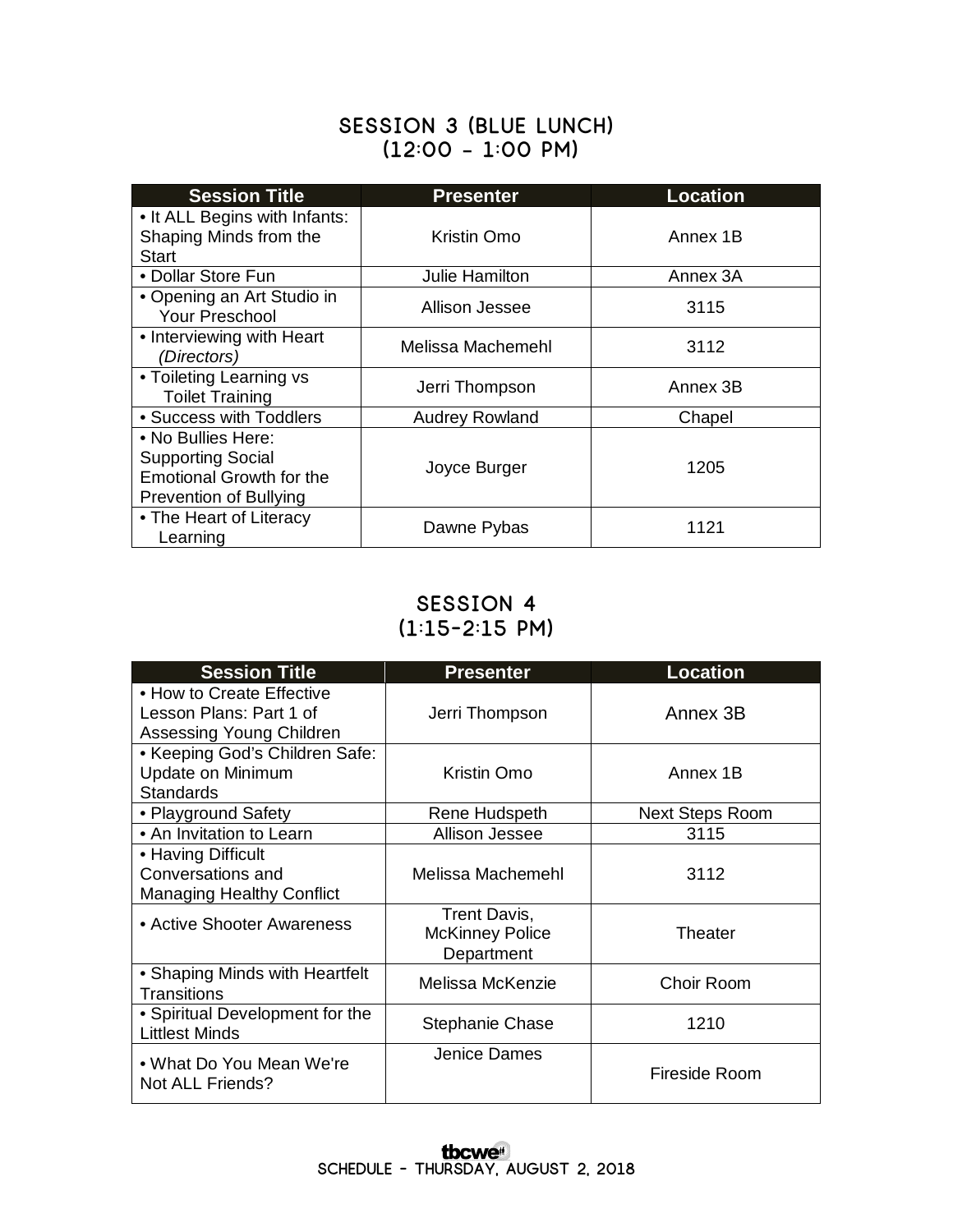| • Helping Children Move from<br><b>Entitlement to Ownership</b> | Rebecca Cole          | 1215-16 |
|-----------------------------------------------------------------|-----------------------|---------|
| • The Heart of Literacy<br>Learning                             | Dawne Pybas           | 1121AB  |
| • Classroom Documentation:<br><b>Making Learning Visible</b>    | <b>Audrey Rowland</b> | Chapel  |

## **Session 5 (2:30-3:30 pm)**

| <b>Session Title</b>                                                                          | <b>Presenter</b>                                           | <b>Location</b>        |
|-----------------------------------------------------------------------------------------------|------------------------------------------------------------|------------------------|
| . How to Stay Play-based in<br>the Readiness World                                            | <b>Audrey Rowland</b>                                      | Chapel                 |
| • Shaping the Heart and<br>Mind with Yoga for Kids                                            | Melissa McKenzie                                           | Choir Room             |
| • TBRI In the Classroom:<br>Becoming a Trauma-<br>informed Teacher                            | <b>Kristin Mathis</b>                                      | 3114                   |
| • Writing Anecdotal<br><b>Comments the Easy</b><br>Way: Part 2 of Assessing<br>Young Children | Jerri Thompson                                             | Annex 3B               |
| • Circle Time Tips and<br><b>Tricks for Shaping Little</b><br>Minds                           | <b>Stephanie Chase</b>                                     | 1210                   |
| • A Heart for Generational<br><b>Differences</b>                                              | Dr. Shelly Melia                                           | 3116                   |
| • The Outdoor Classroom:<br>My Journey                                                        | Paula Miller                                               | <b>Next Steps Room</b> |
| • Active Shooter Awareness                                                                    | <b>Trent Davis</b><br><b>McKinney Police</b><br>Department | <b>Theater</b>         |
| • SIDS, Shaken Baby and<br><b>Early Brain Development</b>                                     | Kristin Omo                                                | Annex 1B               |
| • Writing Policies and<br>Handbooks (Directors)                                               | Melissa Machemehl                                          | 3112                   |
| • It's Not Just Supervision;<br>It's ACTIVE Supervision                                       | Rebecca Cole                                               | 1215-16                |
| • An Invitation to Learning                                                                   | Allison Jessee                                             | 3115                   |
| • Is There Really a<br>Difference Between Boys<br>and Girls? YES                              | Jenice Dames                                               | Fireside Room          |

## **Session 6**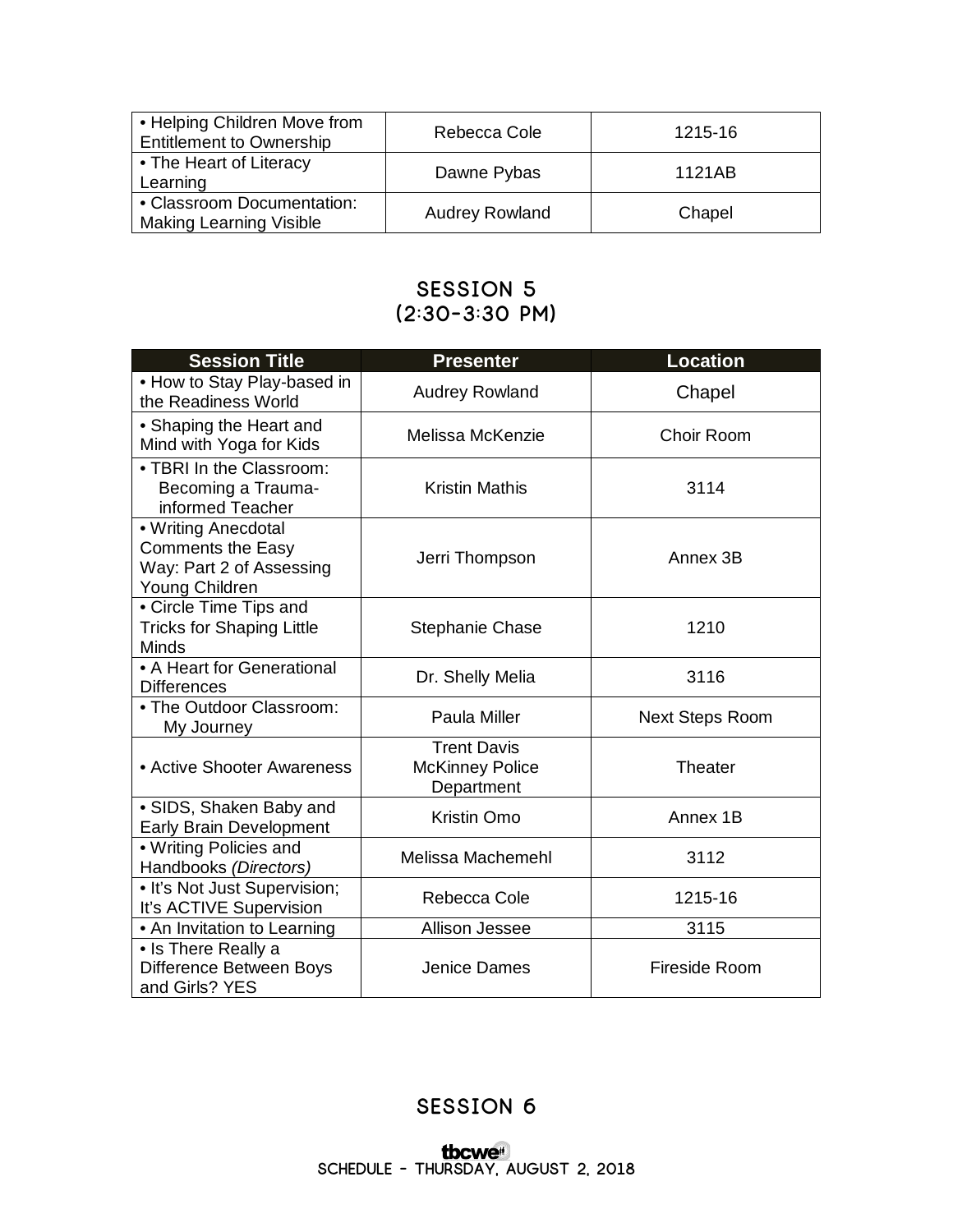| <b>Session Title</b>                                                               | <b>Presenter</b>      | <b>Location</b>      |
|------------------------------------------------------------------------------------|-----------------------|----------------------|
| • Playing with Math                                                                | Joyce Burger          | 1205                 |
| • Loose Parts: What are<br>Those and Why Do I<br>Need Them?                        | Julie Hamilton        | Annex 3A             |
| • Opening an Art Studio<br>in Your Preschool                                       | Allison Jessee        | 3115                 |
| • Unity in the Preschool<br>Community                                              | <b>Beth Cannon</b>    | 1207                 |
| • It All Begins with Infants:<br>Shaping Little Minds from<br>the Start            | Kristin Omo           | Annex 1B             |
| • Creating and Implement Staff<br>Values (Directors)                               | Melissa Machemehl     | 3112                 |
| • Classroom<br>Documentation: Making<br>Learning Visible                           | <b>Audrey Rowland</b> | Chapel               |
| • Classroom Management:<br>The Heartbeat of Learning                               | Dawne Pybas           | 1121AB               |
| • Connecting the Dots:<br>Developmental Theories and<br><b>Spiritual Formation</b> | Dr. Shelly Melia      | 3116                 |
| • Mindfulness for Preschoolers<br>(and Teachers Who Teach<br>Them)                 | <b>Kristin Mathis</b> | 3114                 |
| • Science Fun for All Ages                                                         | Rebecca Cole          | 1215-16              |
| • Is There Really a Difference<br>Between Boys and Girls? YES                      | <b>Jenice Dames</b>   | <b>Fireside Room</b> |

## **(3:45-4:45 pm)**

## **Total 6.5 hours**

*\*\*\*\*\*\*\*\*Schedule is subject to change\*\*\*\*\*\*\*\*\*\*\*\*\*\*\*\*\*\*\**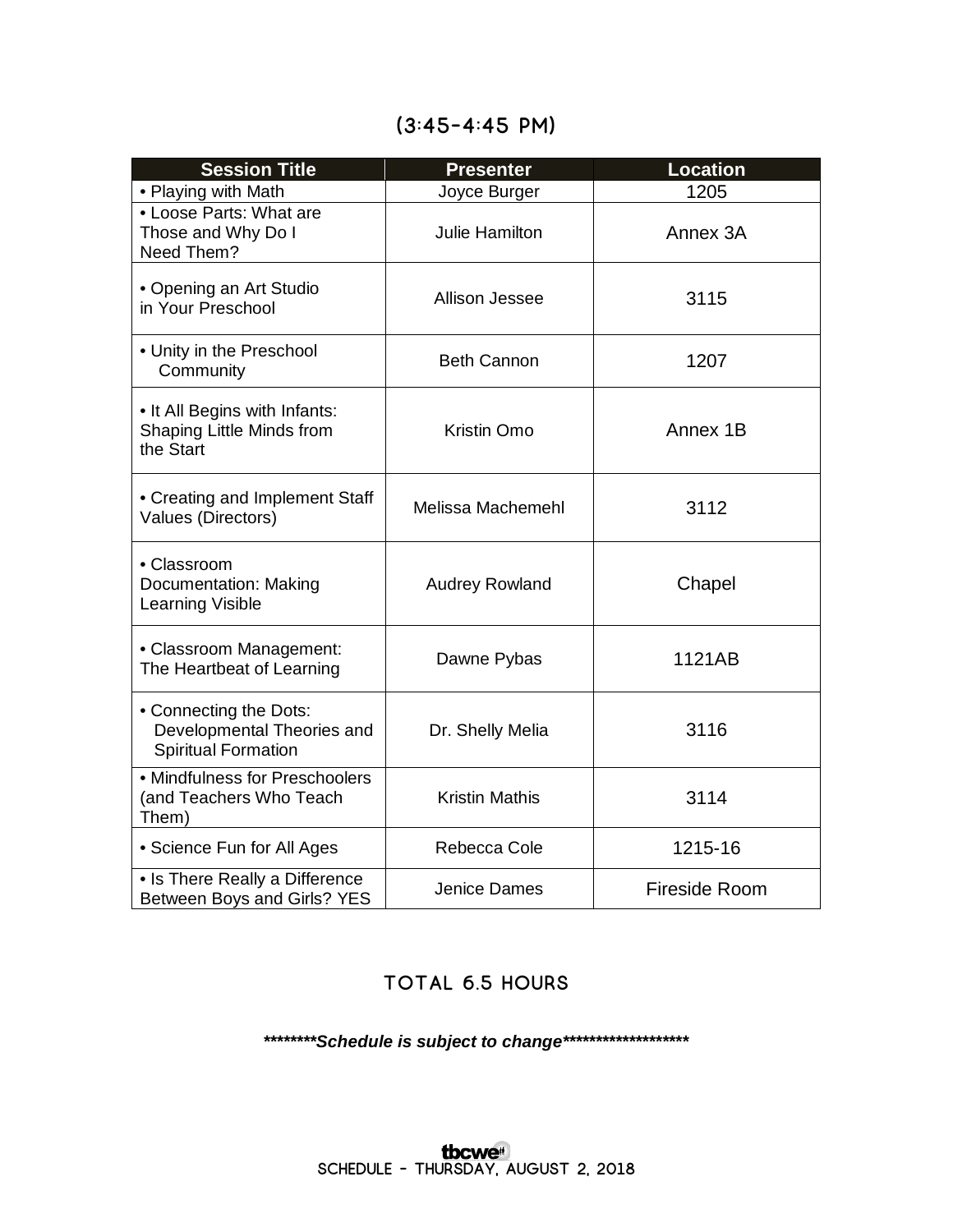

*2018 North State Conference First Baptist Church McKinney, Texas August 2-4, 2018*

**Friday, August 3, 2018**

**Registration: 7:30-8:00 am**

**Opening Session (Session 1) 8:00-9:30am**

| <b>Session Title</b>                                         | Presenter                                  | <b>Location</b>       |
|--------------------------------------------------------------|--------------------------------------------|-----------------------|
| Wake Up with<br>Music and Worship                            | Melissa McKenzie<br>Justin & Holly Hornsby | <b>Worship Center</b> |
| Educating the Whole $-$<br>Think, Feeling, Moving -<br>Child | Rae Pica                                   | <b>Worship Center</b> |

## **Session 2 9:45– 10:45 am**

| <b>Session Title</b>                                                     | <b>Presenter</b>   | Location               |
|--------------------------------------------------------------------------|--------------------|------------------------|
| • Active Learning Across the<br>Curriculum                               | Rae Pica           | <b>Worship Center</b>  |
| • Ready to Read                                                          | Dr. James Thomas   | Annex 1A               |
| • Put a Spring in Your Step and<br>A Song in Your Heart                  | Joyce Burger       | 1205                   |
| • Unity in the Preschool<br>Community                                    | <b>Beth Cannon</b> | 1207                   |
| • My Teachers Want an<br>Outdoor Classroom - Help!<br>(Directors)        | Paula Miller       | <b>Next Steps Room</b> |
| • Shaping Behavior:<br>Understanding the<br><b>Functions of Behavior</b> | Ann Gathura        | Theater                |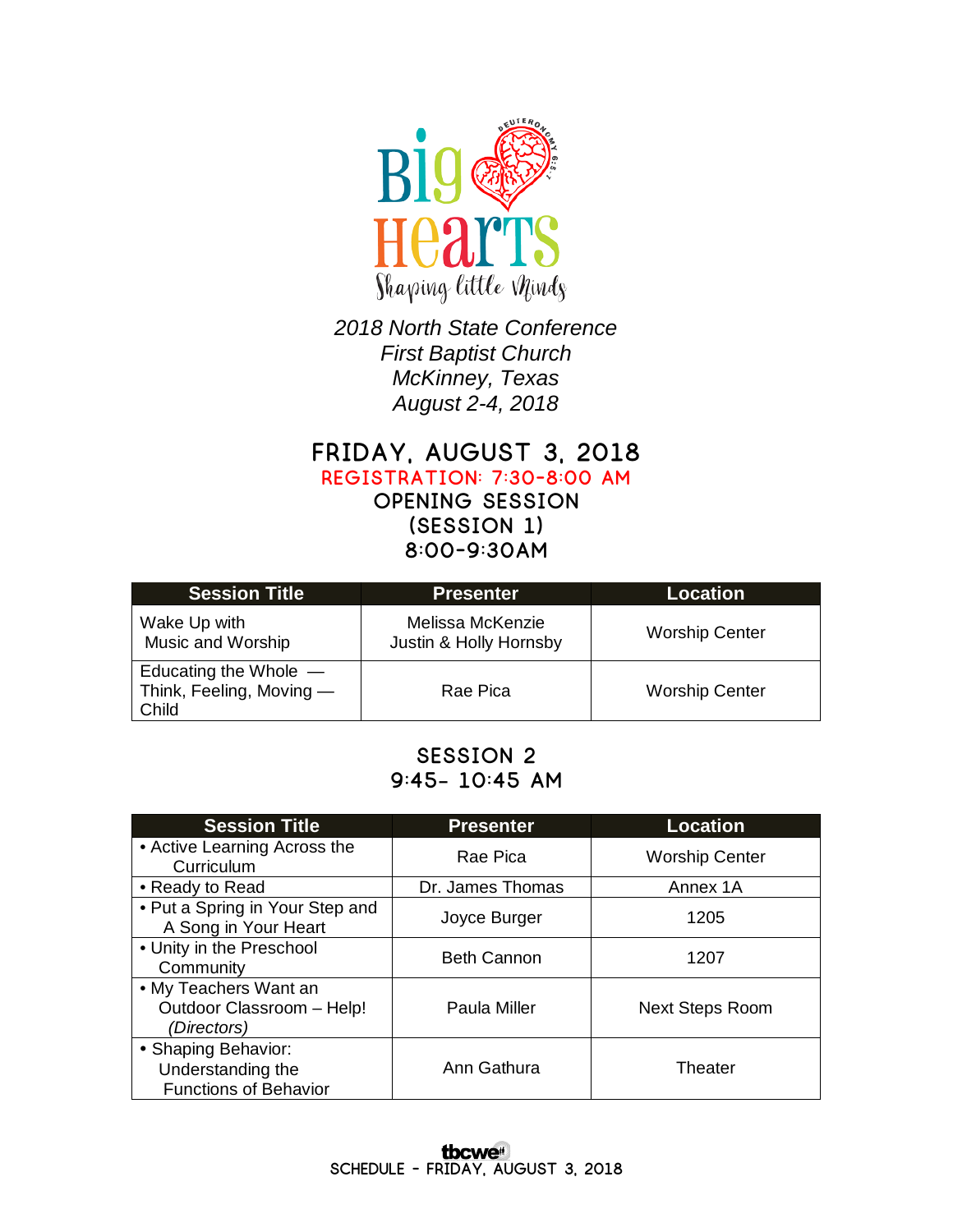| • Intro to Hinduism & Islam:<br><b>Worldview Awareness</b><br>for Ministry         | Shawn Varghese         | Chapel           |
|------------------------------------------------------------------------------------|------------------------|------------------|
| • Spiritual Development for the<br><b>Littlest Minds</b>                           | <b>Stephanie Chase</b> | 1210             |
| • Big Appetites Shaping Little<br><b>Bodies</b>                                    | <b>Sarah Farris</b>    | 1211             |
| • Opening an Art Studio in<br><b>Your Preschool</b>                                | Allison Jessee         | 3115             |
| • Capturing the Imagination of<br>Little Minds with Group Time<br>and Storytelling | Mark Jones             | Multipurpose Rom |
| • Toilet Learning vs Toileting<br>Training                                         | Jerri Thompson         | Annex 3B         |
| • Writing Policies and<br>Handbooks (Directors)                                    | Melissa Machemehl      | 3112             |
| • Keeping God's Children Safe:<br>Minimum Standards Update                         | Kristin Omo            | Annex 1B         |
| • Loose Parts: What Are They<br>and Why Do I Need Them?                            | <b>Julie Hamilton</b>  | Annex 3A         |

## **Lunch (Blue) 11:00 am – 12:00 pm GYM**

## **Session 3 (Red Lunch) 11:00 am-12:00 pm**

| <b>Session Title</b>                                                       | <b>Presenter</b>      | <b>Location</b>       |
|----------------------------------------------------------------------------|-----------------------|-----------------------|
| • Classroom Management: The<br><b>Heartbeat of Learning</b>                | Dawne Pybas           | 1121AB                |
| • What Do You Mean We're Not<br><b>ALL Friends!!!</b>                      | Jenice Dames          | Fireside Room         |
| • Child Abuse Identification &<br>Reporting                                | Ray Lara              | <b>Worship Center</b> |
| • Science Fun for All Ages                                                 | Rebecca Cole          | 1215-16               |
| • Big Appetites Shaping Little<br><b>Bodies</b>                            | Sarah Farris          | 1211                  |
| • Intro to Hinduism & Islam:<br><b>Worldview Awareness</b><br>for Ministry | Shawn Varghese        | Chapel                |
| . Where Did That Behavior Come<br>From?                                    | <b>Kristin Mathis</b> | 3114                  |
| • Having a Big Heart for Your Staff<br>(Directors)                         | Melissa McKenzie      | Choir Room            |
| • Shaping Behavior: Understanding<br>the Functions of Behavior             | Ann Gathura           | Theater               |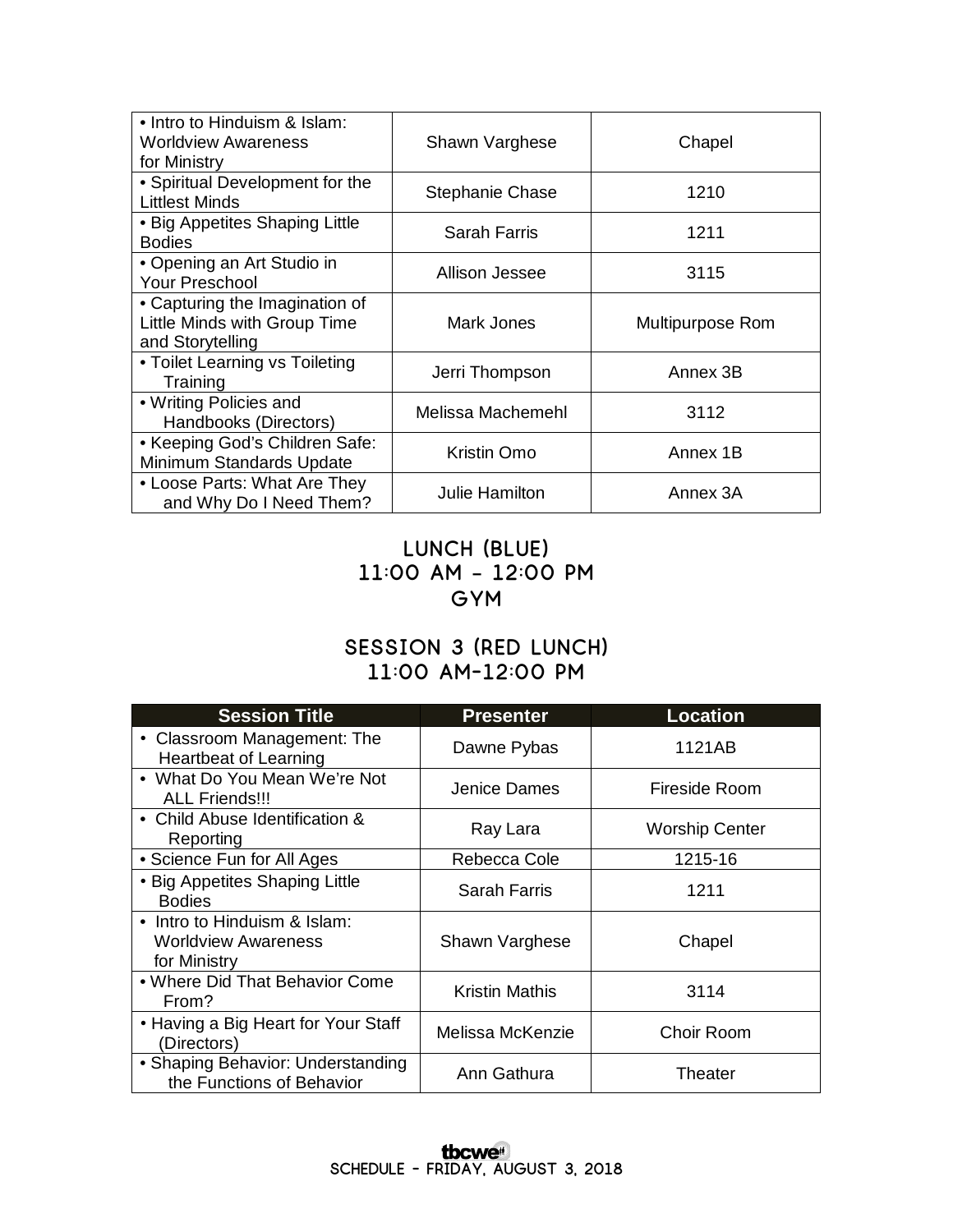## **Lunch (Red) 12:00-1:00 pm (Gym)**

#### **Session 3 (Blue Lunch) 12:00 – 1:00 pm**

| <b>Session Title</b>                                                               | <b>Presenter</b>   | <b>Location</b>        |
|------------------------------------------------------------------------------------|--------------------|------------------------|
| • Capturing the Imagination<br>of Little Minds with Group<br>Time and Storytelling | Mark Jones         | Multipurpose Room      |
| • Creating and Implementing<br><b>Staff Values (Directors)</b>                     | Melissa Machemehl  | 3112                   |
| • Developing a Heart for<br><b>Outdoor Teaching</b>                                | Julie Hamilton     | Annex 3A               |
| • An Invitation to Learn                                                           | Allison Jessee     | 3115                   |
| • Food Allergies and Special<br>Diets                                              | Sarah Farris       | 1211                   |
| • The Outdoor Classroom:<br>My Journey                                             | Paula Miller       | <b>Next Steps Room</b> |
| • Playing with Math                                                                | Joyce Burger       | 1205                   |
| • SIDS, Shaken Baby and<br><b>Early Brain Development</b>                          | Kristin Omo        | Annex 1B               |
| • Characteristics of Young<br>Learners with Autism                                 | Jenice Dames       | Fireside Room          |
| • It's Just Not Supervision;<br>It's ACTIVE Supervision                            | Rebecca Cole       | 1215-16                |
| • Moving 'n Grooving Brain<br><b>Breaks</b>                                        | <b>Beth Cannon</b> | 1207                   |
| • Child Abuse Identification<br>& Reporting                                        | Ray Lara           | <b>Worship Center</b>  |
|                                                                                    |                    |                        |

#### **Session 4 1:15-2:15pm**

| <b>Session Title</b>          | <b>Presenter</b>       | <b>Location</b>        |
|-------------------------------|------------------------|------------------------|
| • Brain Development, Learning |                        |                        |
| and Reasonable Risk: The      | Ellen Vaseleck         | <b>Worship Center</b>  |
| Benefits of Outdoor Learning  |                        |                        |
| • Success with Toddlers       | <b>Audrey Rowland</b>  | <b>Next Steps Room</b> |
| • No Bullies Here! Supporting |                        |                        |
| Social/Emotional Growth for   | Joyce Burger           | 1205                   |
| the Prevention of Bullying    |                        |                        |
| • My Heart is Overwhelmed     |                        |                        |
| and I'm Losing My Mind        | <b>Stephanie Chase</b> | 1210                   |
| (New Teachers)                |                        |                        |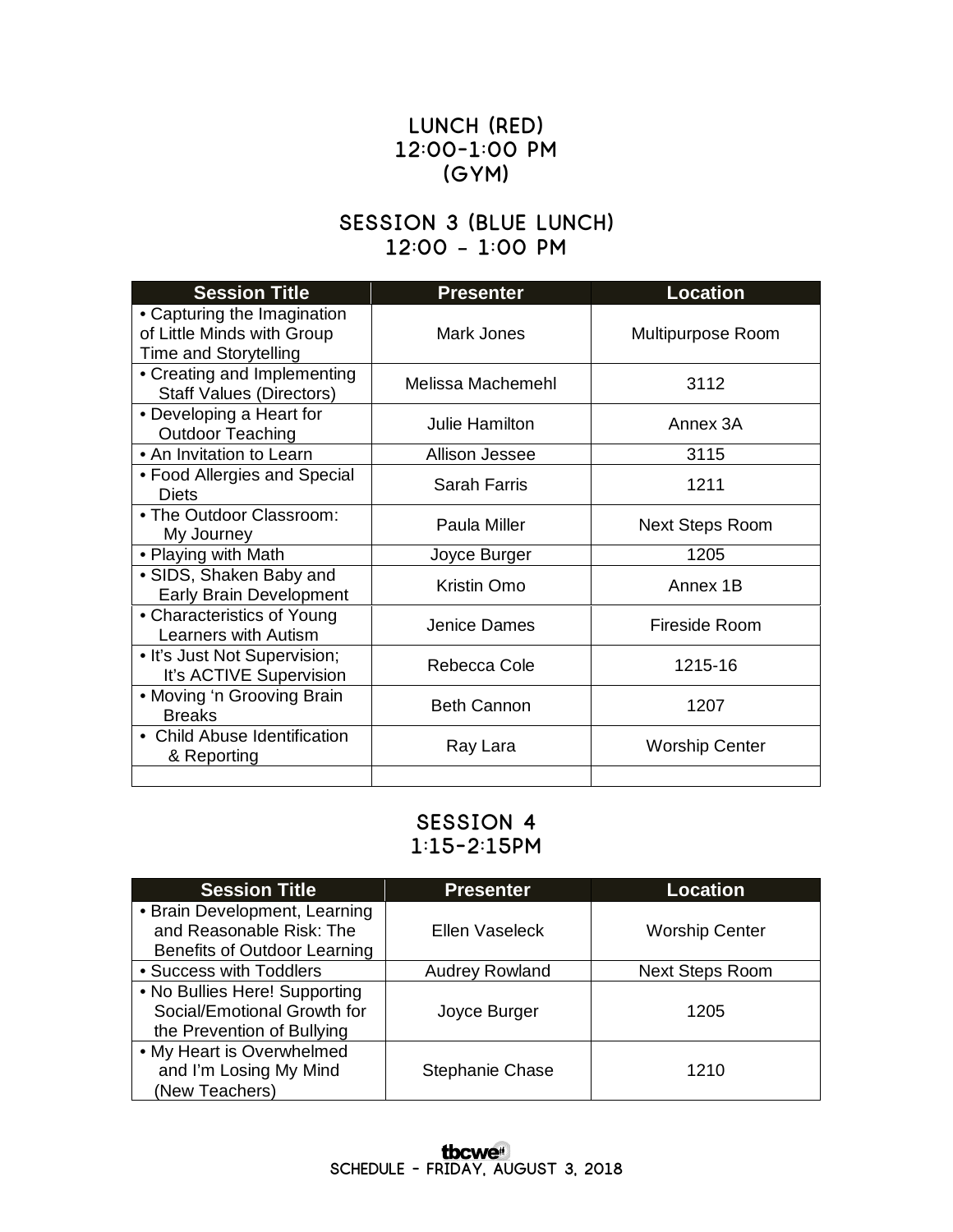| • Shaping Healthy Eaters                                                           | <b>Sarah Farris</b>   | 1211          |
|------------------------------------------------------------------------------------|-----------------------|---------------|
| • Helping Children Move from<br><b>Entitlement to Ownership</b>                    | Rebecca Cole          | 1215-16       |
| • Intro to Hinduism & Islam:<br><b>Worldview Awareness</b><br>for Ministry         | Shawn Varghese        | Chapel        |
| • Is There Really a Difference<br>Between Boys and Girls? YES                      | Jenice Dames          | Fireside Room |
| • How to Choose and Manage<br><b>Outside Enrichment Programs</b>                   | <b>Beth Cannon</b>    | 1207          |
| • Your Child Needs to Be<br><b>Tested: Holding Parents in</b><br><b>Your Heart</b> | Kristin Omo           | Annex 1B      |
| • Turning the Inside Out                                                           | <b>Allison Jessee</b> | 3115          |
| • TBRI in the Classroom:<br>Becoming a Trauma-<br>informed Teacher                 | <b>Kristin Mathis</b> | 3114          |
| • Language Play for Infants<br>(Birth-12 Months)                                   | Dr. James Thomas      | Annex 1A      |
| • How to Create Effective<br>Lesson Plans: Part 1 of<br>Assessing Young Children   | Jerri Thompson        | Annex 3B      |
| • The Heart of Literacy<br>Learning                                                | Dawne Pybas           | 1121AB        |
| • Connecting the Dots:<br><b>Developmental Theories</b><br>and Spiritual Formation | Dr. Shelly Melia      | 3116          |

#### **Session 5 2:30-3:30 pm**

| <b>Session Title</b>            | <b>Presenter</b>       | <b>Location</b>        |  |
|---------------------------------|------------------------|------------------------|--|
| • Opening an Art Studio in Your | Allison Jessee         | 3115                   |  |
| Preschool                       |                        |                        |  |
| • Writing Anecdotal Comments    | Jerri Thompson         | Annex 3B               |  |
| the Easy Way: Part 2 of         |                        |                        |  |
| Assessing Young Children        |                        |                        |  |
| • Shaping the Hearts and Minds  | <b>Stephanie Chase</b> | 1210                   |  |
| of Seasoned Teachers            |                        |                        |  |
| • God's Desire for Cleanliness: | Kristin Omo            | Annex 1B               |  |
| <b>Maintaining Healthy</b>      |                        |                        |  |
| Classrooms!                     |                        |                        |  |
| • Staying Play-based in a       | <b>Audrey Rowland</b>  | <b>Next Steps Room</b> |  |
| <b>Readiness World</b>          |                        |                        |  |
| • Young and the Restless:       | Dr. James Thomas       | Annex 1A               |  |
| Activities and Ideas for        |                        |                        |  |
| Captivating and Communicating   |                        |                        |  |
| with Ones                       |                        |                        |  |
|                                 |                        |                        |  |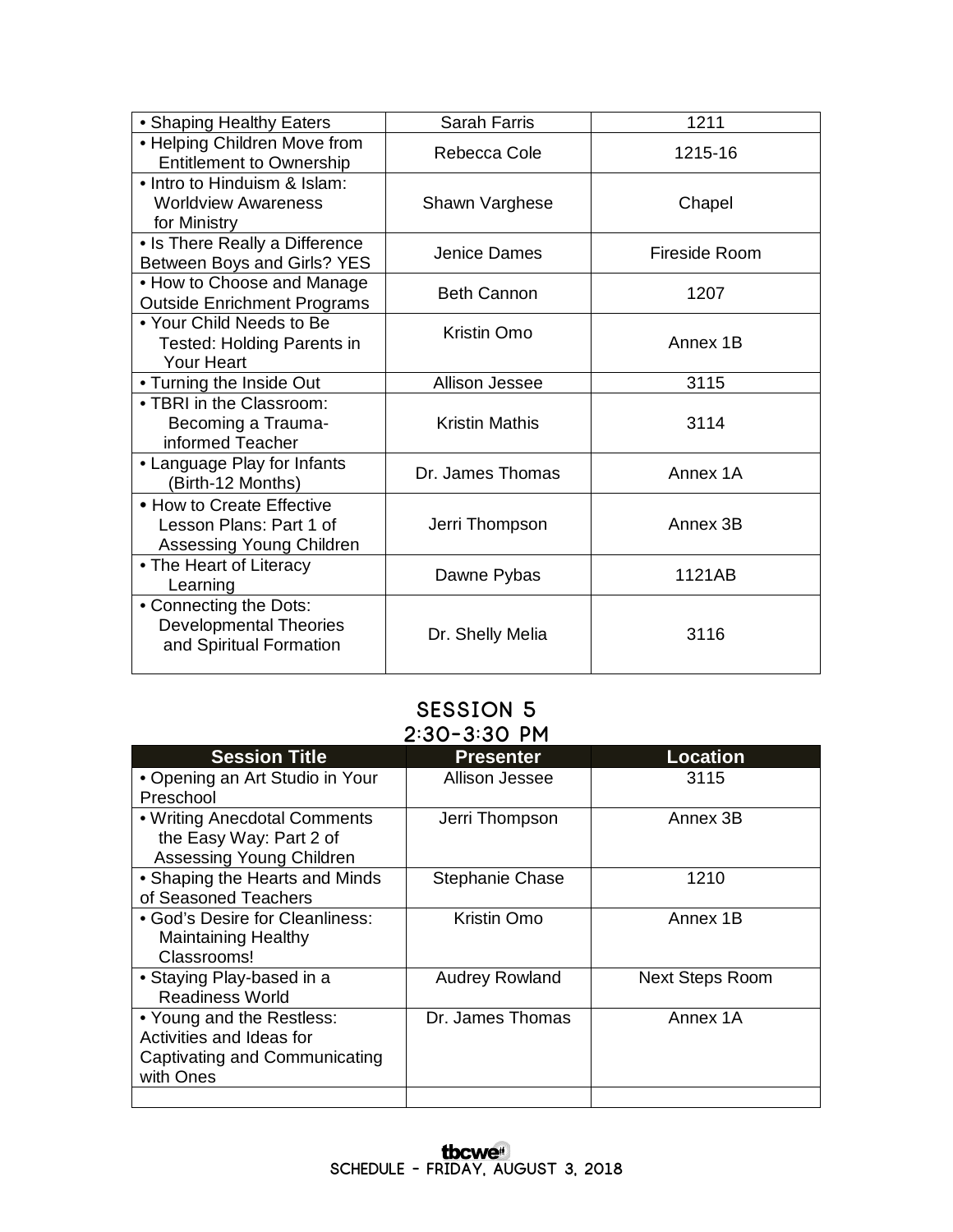| • Learning to Move; Moving to<br>Learn                                                             | Paula B. Tinker       | 1207              |
|----------------------------------------------------------------------------------------------------|-----------------------|-------------------|
| • Mindfulness for Preschoolers<br>(the Teachers Who Teach<br>Them)                                 | <b>Kristin Mathis</b> | 3114              |
| • It's Not Just Supervision: It's<br><b>ACTIVE Supervision</b>                                     | Rebecca Cole          | 1215-16           |
| • Shaping Hearts with Heartfelt<br><b>Transitions</b>                                              | Melissa McKenzie      | Choir Room        |
| • Dollar Store Fun                                                                                 | Julie Hamilton        | Annex 3A          |
| • Teaching with a Big Heart and a<br>Big Plan                                                      | Mark Jones            | Multipurpose Room |
| • Playground Safety                                                                                | Rene Hudspeth         | Chapel            |
| • Understanding Generational<br><b>Differences</b>                                                 | Dr. Shelly Melia      | 3116              |
| • Healthy Conflict and Difficult<br>Conversations                                                  | Melissa Machemehl     | 3112              |
| • Shaping Behavior: Why<br><b>Positive Reinforcement</b><br><b>Works and Punishment</b><br>Doesn't | Ann Gathura           | Theater           |
| • Put Your Heart into Teaching<br>Math                                                             | Dawne Pybas           | 1121AB            |

### **Session 6 3:45 - 4:45 pm Closing Keynote**

| <b>Session Title</b>       | <b>Presenter</b> | <b>Location</b>       |
|----------------------------|------------------|-----------------------|
| Wake Up!                   | Melissa McKenzie | <b>Worship Center</b> |
| Yes! Children CAN Learn    |                  |                       |
| Anything and Everything in | Ellen Veselack   | <b>Worship Center</b> |
| the Outdoor Classroom      |                  |                       |

## **6.50-6.75 Credit Hours**

*\*\*\*\*\*\*\*Schedule is subject to change\*\*\*\*\*\*\*\**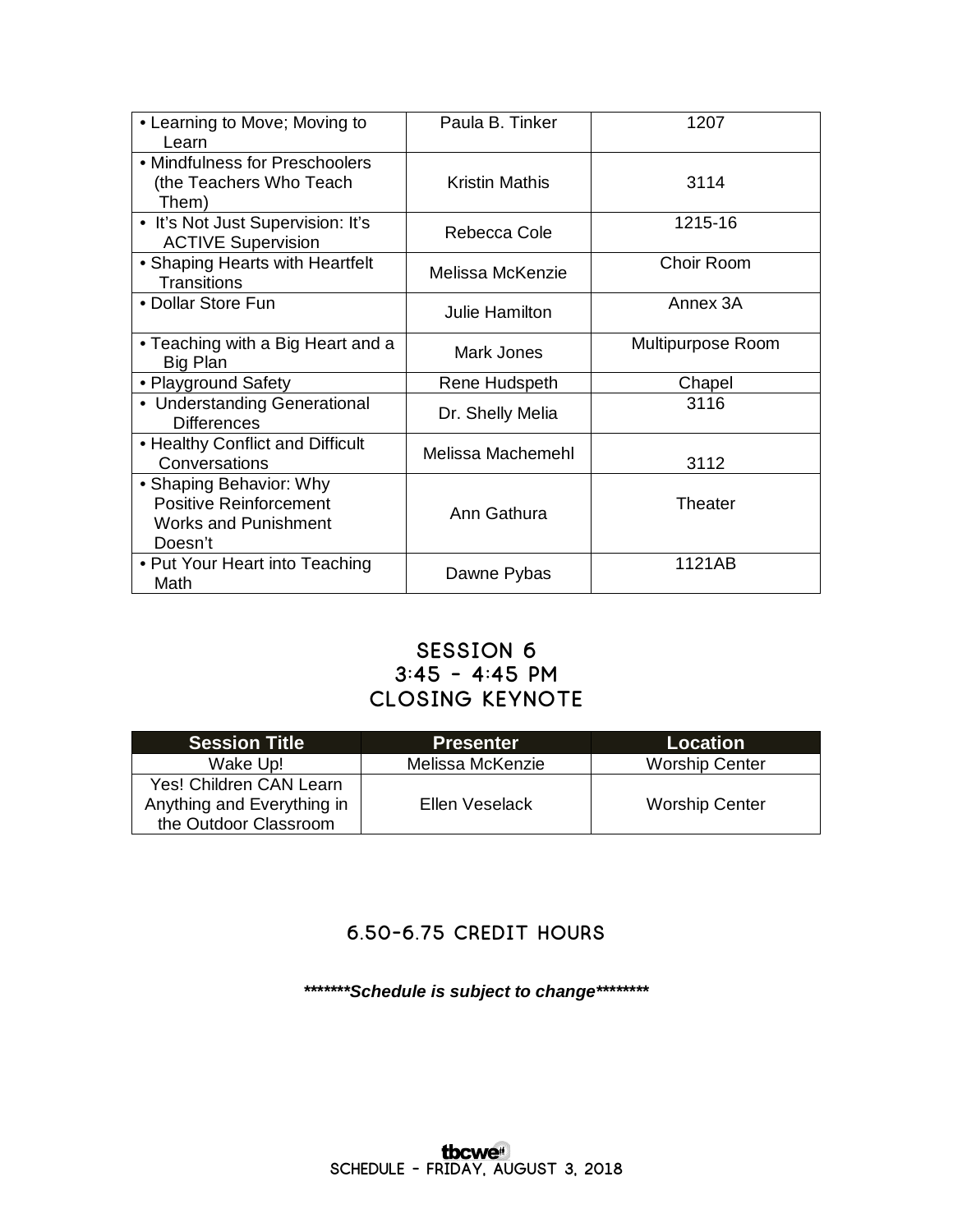

#### *2018 North State Conference First Baptist Church McKinney, Texas August 2-4, 2018*

### **Saturday, August 4, 2018 Registration: 7:30-8:00 am**

## **Opening Session (Session 1) 8:00-9:30 am**

| <b>Session Title</b>                                                                                                                          | <b>Presenter</b>                           | <b>Location</b>       |
|-----------------------------------------------------------------------------------------------------------------------------------------------|--------------------------------------------|-----------------------|
| Wake Up with<br>Music and Worship                                                                                                             | Melissa McKenzie<br>Justin & Holly Hornsby | <b>Worship Center</b> |
| Sensory Integration and the<br>Learning Environment:<br>Ways to Promote Active<br>and Appropriate<br>Participation from ALL<br>Young Children | Dr. Christy Isbell                         | <b>Worship Center</b> |

### **Session 2 9:45-10:45 am**

| <b>Session Title</b>                                                                       | <b>Presenter</b>   | <b>Location</b> |
|--------------------------------------------------------------------------------------------|--------------------|-----------------|
| • New Perspectives on Infant<br>and Toddler Behaviors: The<br>Sensory Integrative Approach | Dr. Christy Isbell | Chapel          |
| • Connecting the Dots:<br>Developmental Theories and<br><b>Spiritual Formation</b>         | Dr. Shelly Melia   | 3116            |
| • Ready to Read                                                                            | Dr. James Thomas   | Annex 1B        |
| • Big Hearts and Little Minds<br>Need the Bible: Let's Give<br>It to Them                  | Stephanie Chase    | 1210            |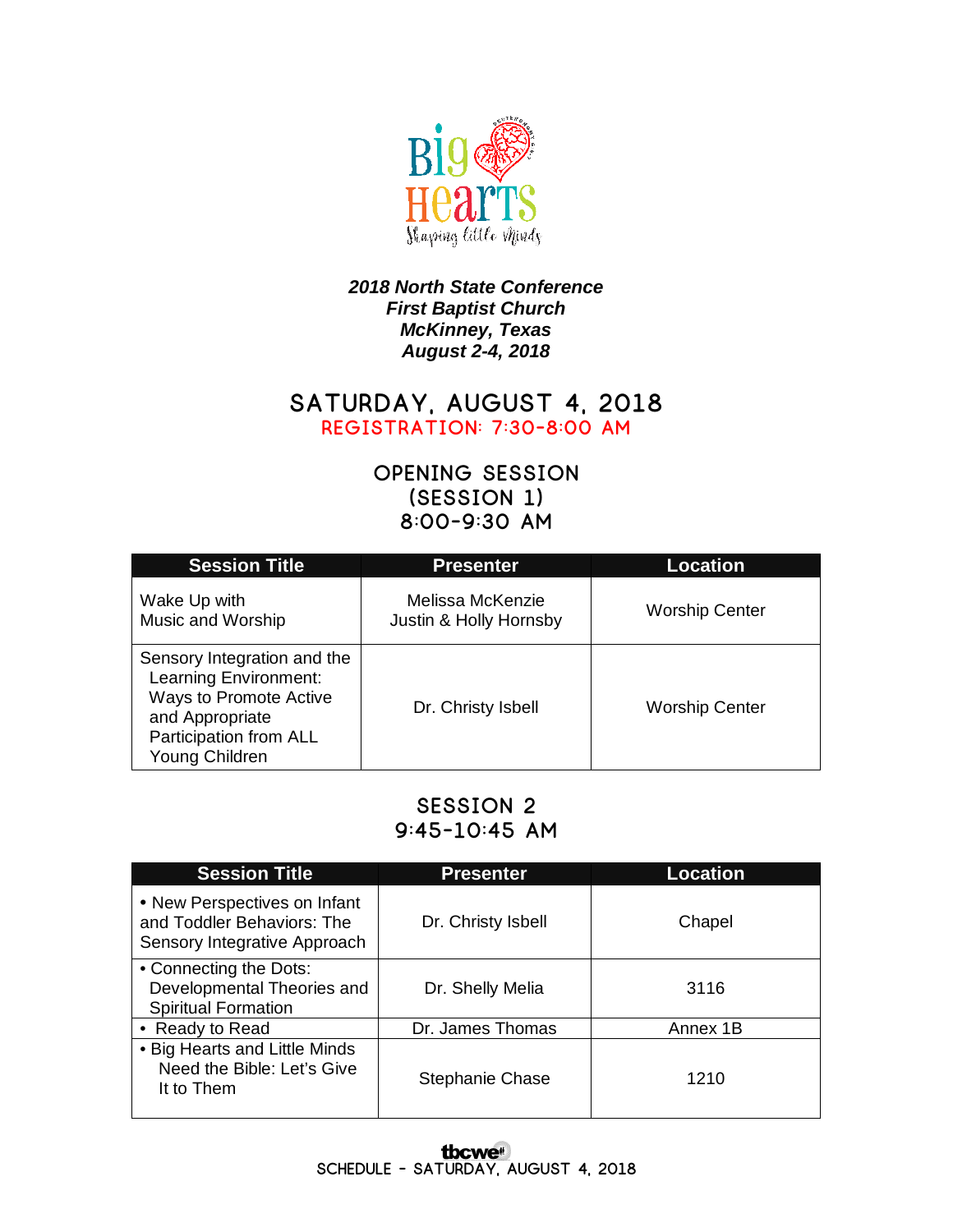| • No Bullies Here! Supporting<br>Social/Emotional Growth for<br>the Prevention of Bullying                                          | Joyce Burger          | 1205                   |
|-------------------------------------------------------------------------------------------------------------------------------------|-----------------------|------------------------|
| •Is There Really a Difference<br>Between Boys and Girls?<br>YES!                                                                    | Jenice Dames          | Fireside Room          |
| • Food Allergies and Special<br><b>Diets</b>                                                                                        | <b>Sarah Farris</b>   | 1211                   |
| • Shaping the Heart and Mind<br>with Yoga for Children                                                                              | Melissa McKenzie      | Choir Room             |
| • Child Abuse Identification<br>and Reporting                                                                                       | Ray Lara              | <b>Theater</b>         |
| • Creating an Art Studio in<br>Your Preschool                                                                                       | Allison Jessee        | 3115                   |
| • Teaching Bible Truths<br>with A Big Heart and a Big<br>Plan                                                                       | Mark Jones            | Multipurpose Room      |
| • Loose Parts: What Are They<br>and Why Do I Need Them?                                                                             | <b>Julie Hamilton</b> | Annex 3A               |
| • Your Child Needs to be<br>Tested: Holding Parents in<br><b>Your Heart</b>                                                         | Kristin Omo           | Annex 1B               |
| • The Joys of Teaching in a<br>Natural Outdoor Classroom                                                                            | Paula Miller          | <b>Next Steps Room</b> |
| • Classroom Management:<br>The Heartbeat of Learning                                                                                | Dawne Pybas           | 1121AB                 |
| • Creating and Implementing<br><b>Staff Values (Directors)</b>                                                                      | Melissa Machemehl     | 3112                   |
| • The Heart of Teaching So<br>Little Hearts Are Learning:<br><b>Understanding Adverse</b><br><b>Childhood Experiences</b><br>(ACEs) | Paula B. Tinker       | 1207                   |

## **Lunch (Blue) 11:00 am – 12:00 pm Gym**

## **Session 3 (Red Lunch) 11:00 am - 12:00 pm**

| <b>Session Title</b>                             | Presenter        | <b>Location</b> |
|--------------------------------------------------|------------------|-----------------|
| • When to Manage and When<br>to Lead (Directors) | Jerri Thompson   | Annex 3B        |
| • Shaping Behavior:<br>Understanding the         | Ann Gathura      | Theater         |
| <b>Functions of Behavior</b>                     |                  |                 |
| • Shaping the Heart with                         | Melissa McKenzie | Choir Room      |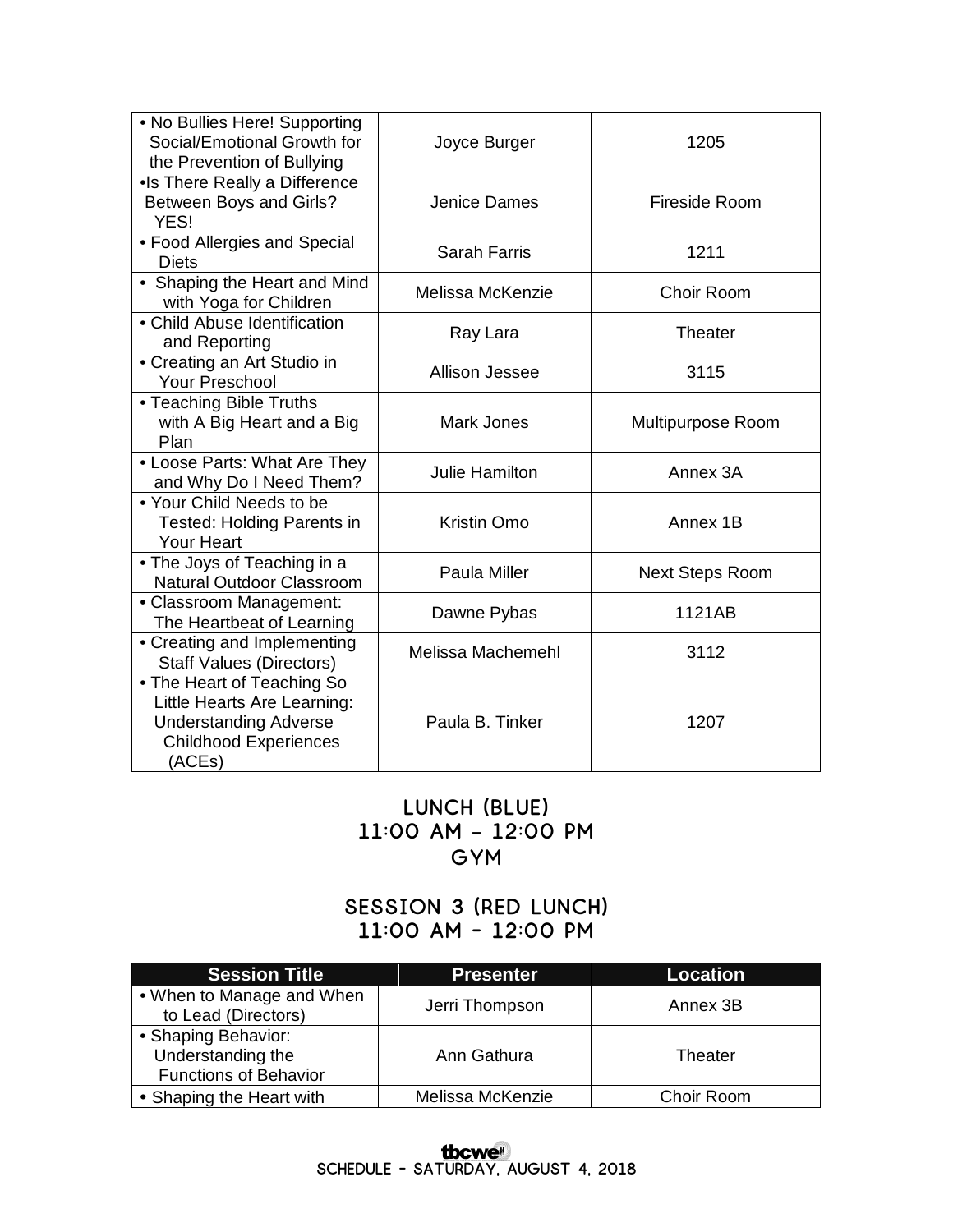| <b>Heartfelt Transitions</b>                                                                                                        |                        |                   |
|-------------------------------------------------------------------------------------------------------------------------------------|------------------------|-------------------|
| Discover the Heart of the<br>$\bullet$<br>Weekday Why                                                                               | Dr. Shelly Melia       | 3116              |
| • Put Your Heart into<br><b>Teaching Math (Without</b><br>Breaking the Bank)                                                        | Dawne Pybas            | 1121AB            |
| • Helping Children Move from<br><b>Entitlement to Ownership</b>                                                                     | Rebecca Cole           | 1215-16           |
| • Put a Spring in Your Step<br>and a Song in Your Heart                                                                             | Joyce Burger           | 1205              |
| • Circle Time Tips and Tricks<br>for Shaping Little Minds                                                                           | <b>Stephanie Chase</b> | 1210              |
| . It ALL Begins with Infants:<br>Shaping Little Minds from<br>the Start                                                             | Kristin Omo            | Annex 1B          |
| • Capturing the Imagination of<br>Little Minds with Group Time<br>and Storytelling                                                  | Mark Jones             | Multipurpose Room |
| • The Heart of Teaching So<br>Little Hearts are Learning:<br><b>Understanding Adverse</b><br><b>Childhood Experiences</b><br>(ACEs) | Paula B. Tinker        | 1207              |

#### **Lunch (Red) 12:00-1:00 Gym**

## **Session 3 (Blue Lunch) 12:00-1:00 pm**

| <b>Session Title</b>                                                         | <b>Presenter</b>      | <b>Location</b> |
|------------------------------------------------------------------------------|-----------------------|-----------------|
| • SIDS, Shaken Baby and Early<br><b>Brain Development</b>                    | Kristin Omo           | Annex 1B        |
| • Shaping Behavior: Increasing<br>Compliance: Why Reprimand<br>Does Not Work | Ann Gathura           | Theater         |
| • Having a Heart for Your Staff<br>(Directors)                               | Melissa McKenzie      | Choir Room      |
| • Mindfulness for Preschoolers<br>(and Teachers Who Teach<br>Them)           | <b>Kristin Mathis</b> | 3114            |
| • Put Your Heart into<br><b>Teaching Math (Without</b><br>Breaking the Bank) | Dawne Pybas           | 1121AB          |
| • Loose Parts: What are Those<br>and Why Do I Need Them?                     | <b>Julie Hamilton</b> | Annex 3A        |
| • Shaping the Hearts and Minds                                               | Stephanie Chase       | 1210            |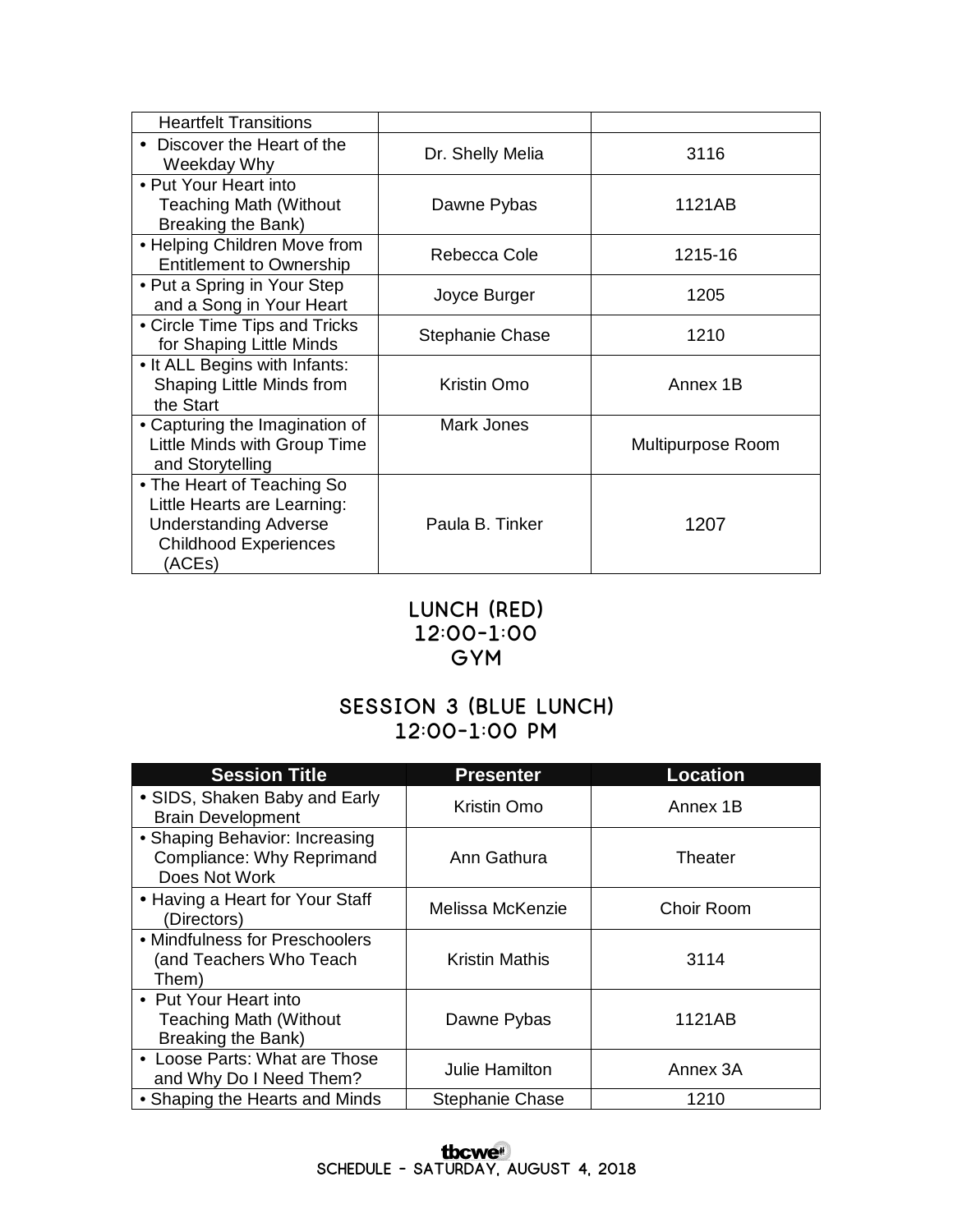| of Seasoned Teachers                               |                     |               |
|----------------------------------------------------|---------------------|---------------|
| • Big Appetites Shaping Little<br><b>Bodies</b>    | <b>Sarah Farris</b> | 1211          |
| • Characteristics of Young<br>Learners with Autism | Jenice Dames        | Fireside Room |
| • Toilet Learning vs Toilet<br>Training            | Jerri Thompson      | Annex 3B      |
| • Understanding Generational<br><b>Differences</b> | Dr. Shelly Melia    | 3116          |

## **Session 4 1:15-2:15 pm**

| <b>Session Title</b>                                                                                                   | <b>Presenter</b>       | <b>Location</b>        |
|------------------------------------------------------------------------------------------------------------------------|------------------------|------------------------|
| • Fine Motor Fun:<br>Developmentally<br>Appropriate Ways to<br><b>Encourage Fine Motor</b><br>Skills in Young Children | Dr. Christy Isbell     | Chapel                 |
| • When to Manage and<br>When to Lead (Directors)                                                                       | Jerri Thompson         | Annex 3B               |
| • Spiritual Development for<br>the Littlest Minds                                                                      | <b>Stephanie Chase</b> | 1210                   |
| • The Young and the<br><b>Restless: Activities and Ideas</b><br>for Captivating and<br><b>Communicating with Ones</b>  | Dr. James Thomas       | Annex 1A               |
| . Where Did That Behavior<br>Come From?                                                                                | <b>Kristin Mathis</b>  | 3114                   |
| . What Do You Mean We're<br>Not ALL Friends?!                                                                          | Jenice Dames           | Fireside Room          |
| • Learning to Move, Moving<br>to Learn                                                                                 | Paula B. Tinker        | 1207                   |
| • Shaping the Mind Through<br><b>Natural Wonders</b>                                                                   | Joyce Burger           | 1205                   |
| • Shaping Minds with<br><b>Heartfelt Transitions</b>                                                                   | Melissa McKenzie       | Choir Room             |
| • Connecting the Dots:<br>Developmental Theories and<br><b>Spiritual Formation</b>                                     | Dr. Shelly Melia       | 3116                   |
| • The Outdoor Classroom:<br>My Journey                                                                                 | <b>Paula Miller</b>    | <b>Next Steps Room</b> |
| • Science Fun for All Ages                                                                                             | Rebecca Cole           | 1215-16                |
| • An Invitation to Learn                                                                                               | Allison Jessee         | 3115                   |

## **Session 5**